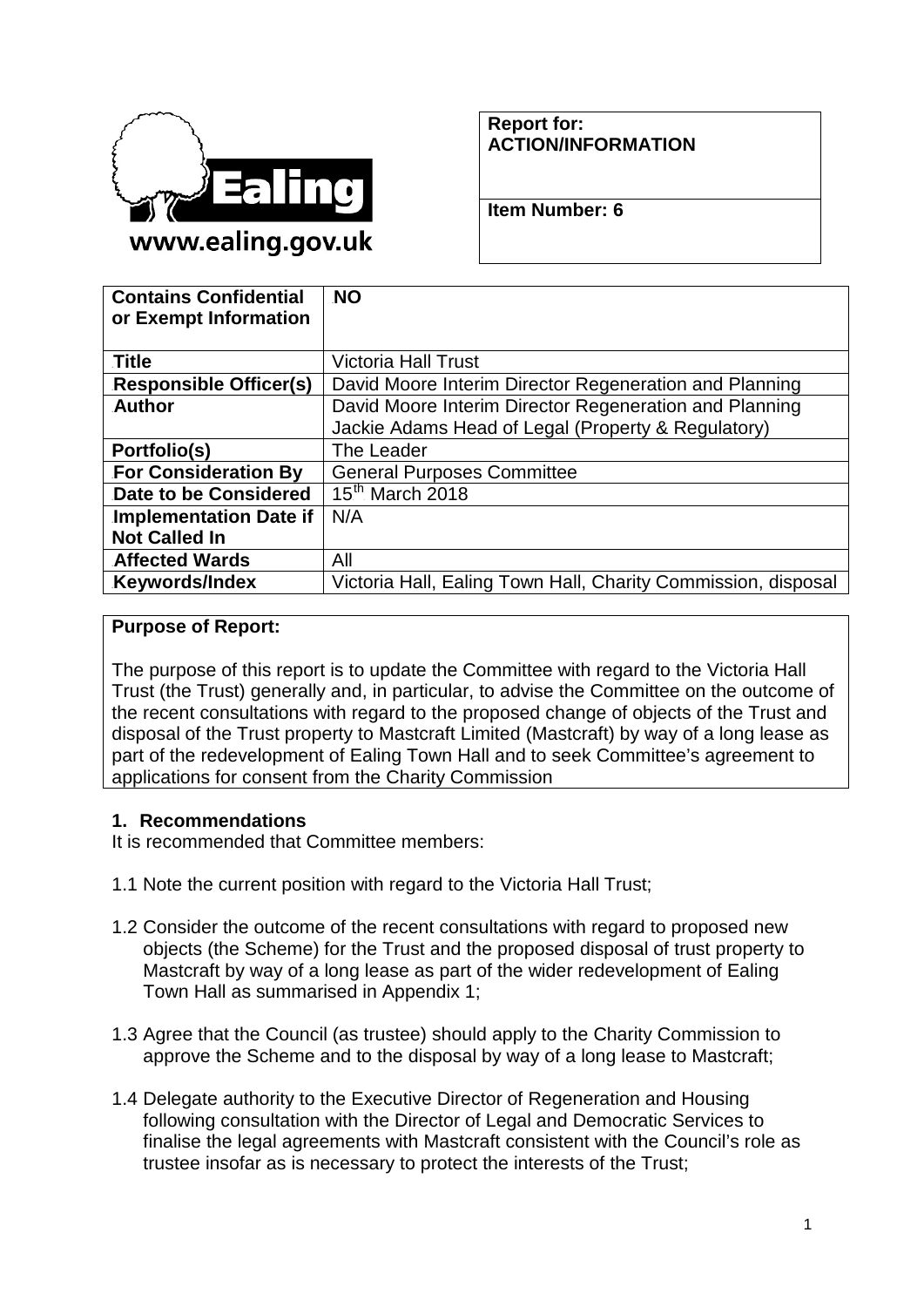1.5 Note that a further report will be brought back to General Purposes Committee with regard to the future financial arrangements with regard to the Trust and, in particular, the purposes to which Trust income should be applied.

#### **2. Reason for Decision and Options Considered**

#### **Context**

- 2.1 In October 2014, Cabinet agreed to prepare a brief and market an opportunity to refurbish and redevelop Ealing Town Hall, including Victoria Hall. In 2016, following a tendering process, the Council announced that **Mastcraft** would be the Council's preferred bidders to develop Ealing Town Hall, in line with the Council's agreed brief. The contract is still under negotiation with Mastcraft.
- 2.2 As part of subsequent discussions and negotiations, the Council investigated its title to the Town Hall and this confirmed the existence of the **Victoria Hall Trust**, which was established in1893 following the raising of public funding for the construction of the Victoria Hall and ancillary rooms (and possibly including the Princes Hall) during the construction of the Town Hall as a whole in the 1880/90s. The Trust was declared in 1893 by "members of the Local Board for the District of Ealing", making clear that Board Members would be "their successor Members of the Local Board", which became in due course Ealing Councillors.

#### **Background to Victoria Hall Trust**

- 2.3 The construction of the Victoria Hall (the Hall) was completed in 1888 as part of a wider development to build public offices and a free library which forms part of what is now known as Ealing Town Hall. The Hall was built on land owned by the Council's predecessor ("Ealing Local Board") with money (£5,000) raised by public subscription to celebrate Queen Victoria's jubilee.
- 2.4 A Declaration of Trust was made in respect of the Hall on 6th November 1893.The Declaration specifies that the Hall be made available for hire for the purposes of "Meetings, Entertainments, Balls, Bazaars, and other Gatherings Whether Social or Political…". The Declaration further specifies that any rental income generated, after deductions for the upkeep of the Hall, must be applied "as the Trustees may think fit between and among any Charitable or Philanthropic or Charitable Institutions in the District of Ealing Local Board as the Trustees may think fit…".
- 2.5 There is some uncertainty about exactly what property is held by the Trust. The Declaration refers to the 'Victoria Hall and the rooms and offices belonging thereto 'and there is no plan attached to the Declaration to identify the rooms and offices referred to. It is, therefore, not possible to be sure which rooms are the subject of the Declaration of Trust. However, documents from the period and the years immediately after the opening of the Hall, seem to indicate that this included what are now known as the Princes Rooms and the adjacent toilets. It is therefore proposed that unless any further evidence emerges to the contrary, the Council proceeds on the basis that the trust property comprises the Victoria Hall, the Princes hall and the adjacent toilets.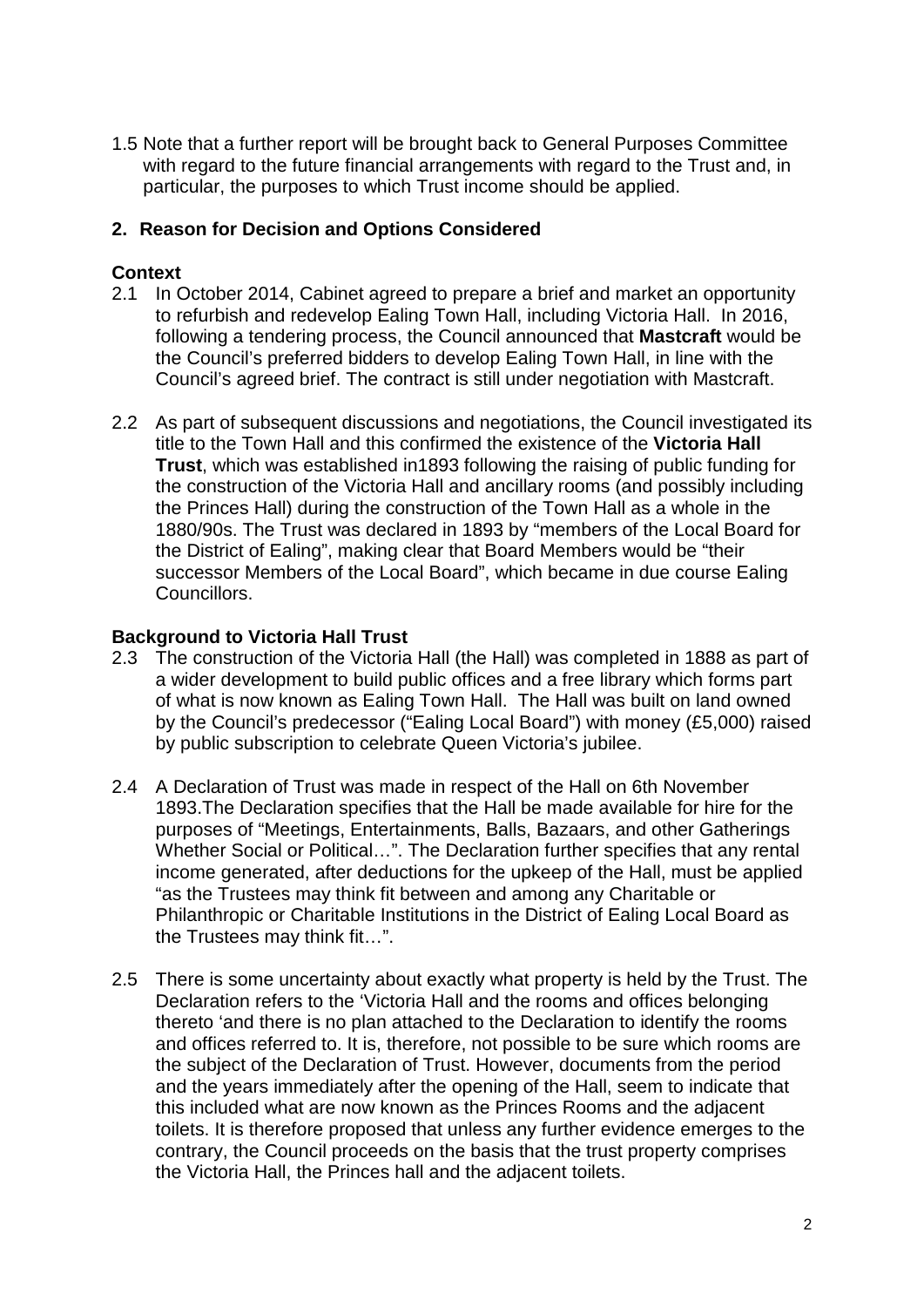- 2.6 In the early 1890s the Trust was administered by the Ealing Local Board via a "Victoria Hall Committee". In December 1936, the Victoria Hall and Public Buildings Sub-committee recommended that 'the Council, acting in their capacity as trustees, lease the Victoria Hall to the Mayor and Corporation for a term of years in consideration of the payment to the Trustees of £250 per annum as rent; the Council to provide for the upkeep and maintenance and to pay all receipts from letting to the General Rate Fund.' The report records that although the expression 'lease' was used no formal document could be executed and that therefore there would simply be a transfer of £250 per annum from one account to the other.
- 2.7 In 1970 it was recorded that the 'rent' of the Hall had increased in 1960 from £500 to £700 and 'more recently' to £900 which, at the time, was being applied towards the maintenance of Coronation Cottages held in the Housing Revenue Account and which provided housing for the elderly.
- 2.8 Coronation Cottages were identified for demolition in 1975 which prompted a review of the charitable purposes to which Trust income might be applied. On 18<sup>th</sup> December 1975, the General Purposes and Establishment Committee agreed that the letting value of the Victoria Hall be revised to £2,000 per annum to be applied to the Mayor of Ealing's Christmas Fund.
- 2.9 Although more research is ongoing, current indications are that no administration or decisions have been made by or about the Victoria Hall Trust since 1975. No evidence has yet been found to indicate when the 'rental payments agreed in 1975 ended or indeed if they ever started.

### **Refurbishment and redevelopment of Ealing Town Hall**

- 2.10 In 2014, the Council ran a competitive tendering process for the redevelopment of Ealing Town Hall and in the original Project Brief, the following requirements were set out:
	- new and suitable town centre uses to be developed in the iconic building alongside continuation of the democratic, public and community uses which currently take place in order to secure the long-term future of the building.
	- The opportunity to continue some of the current uses of the Victoria Hall and other meeting rooms by the local community will be expected to form an essential part of a future agreement

The Brief further set out that:

• "The Council is seeking for space to be made available for a range of organisations to hire and will expect a beneficial hire rate for local organisations to continue. The Council will also require use of the *Victoria Hall* for up to 10 times per year (at zero cost) to hold key Council events. This will be achieved through the proposed agreement".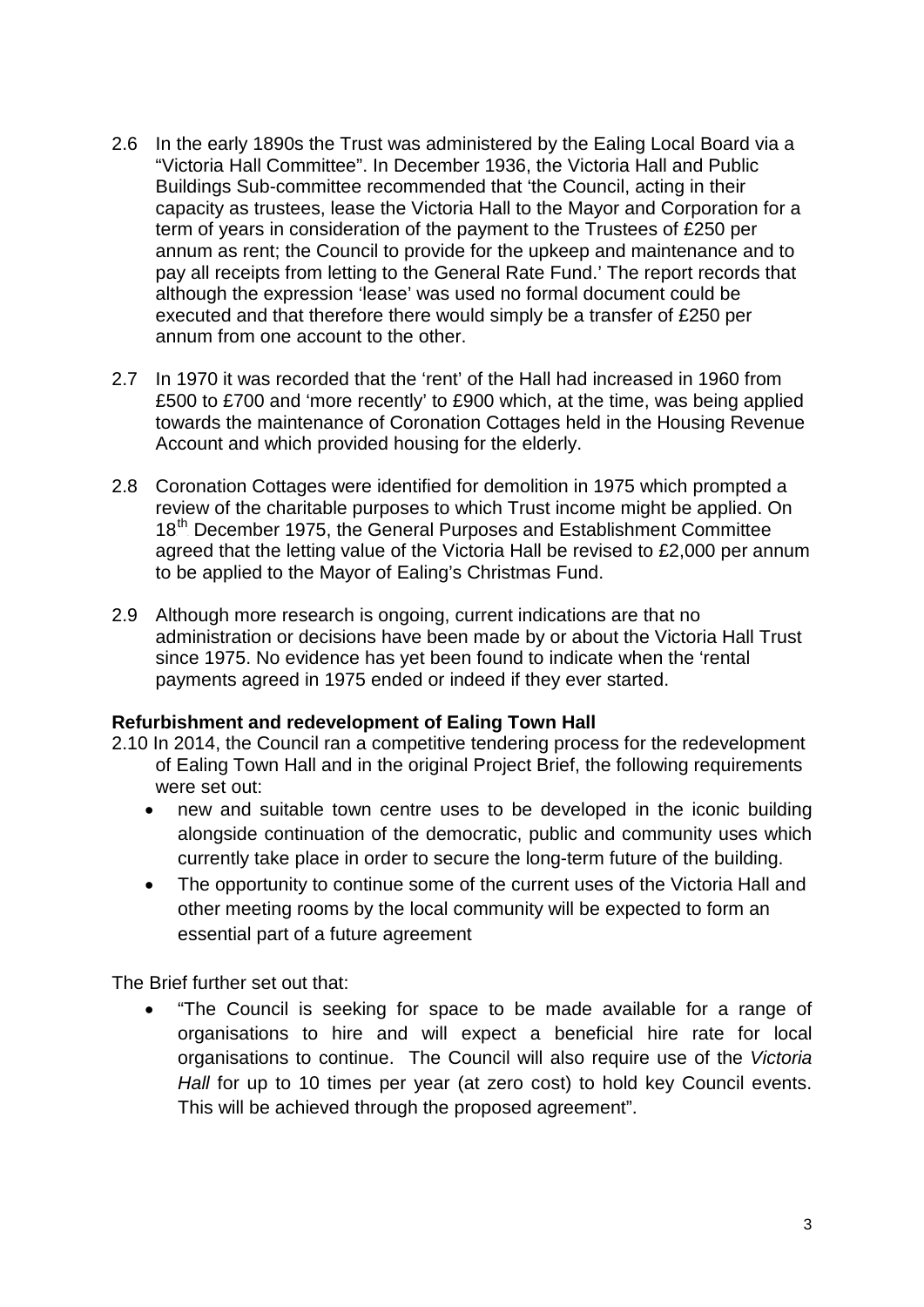- "The opportunity to continue some of the current uses of the *Victoria Hall* and other meeting rooms by the local community will be expected to form an essential part of a future agreement, albeit on a changed basis".
- 2.11 Following the procurement process, in July 2016, Cabinet selected Mastcraft as the preferred bidder, as the Mastcraft proposal demonstrated the most advantageous option overall. Cabinet granted delegated authority to agree the grant of a 250-year lease to Mastcraft in relation to the Town Hall (of which the Victoria Hall is intended to form part) for its redevelopment as a hotel (in part) and to safeguard the future municipal use by the Council (of the remainder). The Council will retain the municipal part of the building under a sub-lease of part the building (including the Council Chamber, marriage rooms and meeting and modest Councillors offices)
- 2.12 In July 2016, the Council received an application from Ealing Voice (representing a group of residents from the local community) to register the Town Hall as an asset of community value and it was listed in August 2016 as such but no bids to purchase were made by or on behalf of the community within the relevant six-month timescale.
- 2.13 At the point that the proposal to redevelop the Town Hall was agreed by Cabinet in July 2016, all evidence suggested that the Victoria Hall Trust was effectively moribund and the advice of the Council's external legal advisers supported this conclusion. However, officers subsequently obtained further specialist legal advice as part of the usual process of due diligence in relation to the project proposals. The advice received from Counsel was that the Trust, as a whole, may well be charitable and that it should therefore be treated as subsisting. Counsel also suggested that the governing principles of the Trust (its "Objects") did not meet with current charitable guidelines and should be amended. Whilst this was not specifically required for the Mastcraft proposal, the Council was advised to apply to the Charity Commission for permission to clarify Victoria Hall Trust's "objects", to ensure they were appropriate for modern use. The proposed new wording for the objects ("the Scheme") was suggested by Counsel and supported by the Charity Commission.
- 2.14 Given the absence of any specific governance arrangements relating to the Trust in recent years, the legal position is that the functions relating to the administration of the Trust sat with full Council. On 19<sup>th</sup> December 2017, full Council delegated those functions as sole trustee to the General Purposes Committee.

### **The Trust Objects**

- 2.15 In the years after the Declaration of Trust in 1893 there is evidence that doubts were expressed as to whether the trust was valid. In 1935 Counsel advised that in his opinion the trust was valid and that as a result the (then) Corporation was the sole trustee of the Hall and was bound to abide by the objects set out in the 1893 deed. Further advice was obtained in the 1950s.
- 2.16 In July 2017, the Council applied to the Charity Commission for a Scheme to update its objects as advised and the Charity Commission provisionally agreed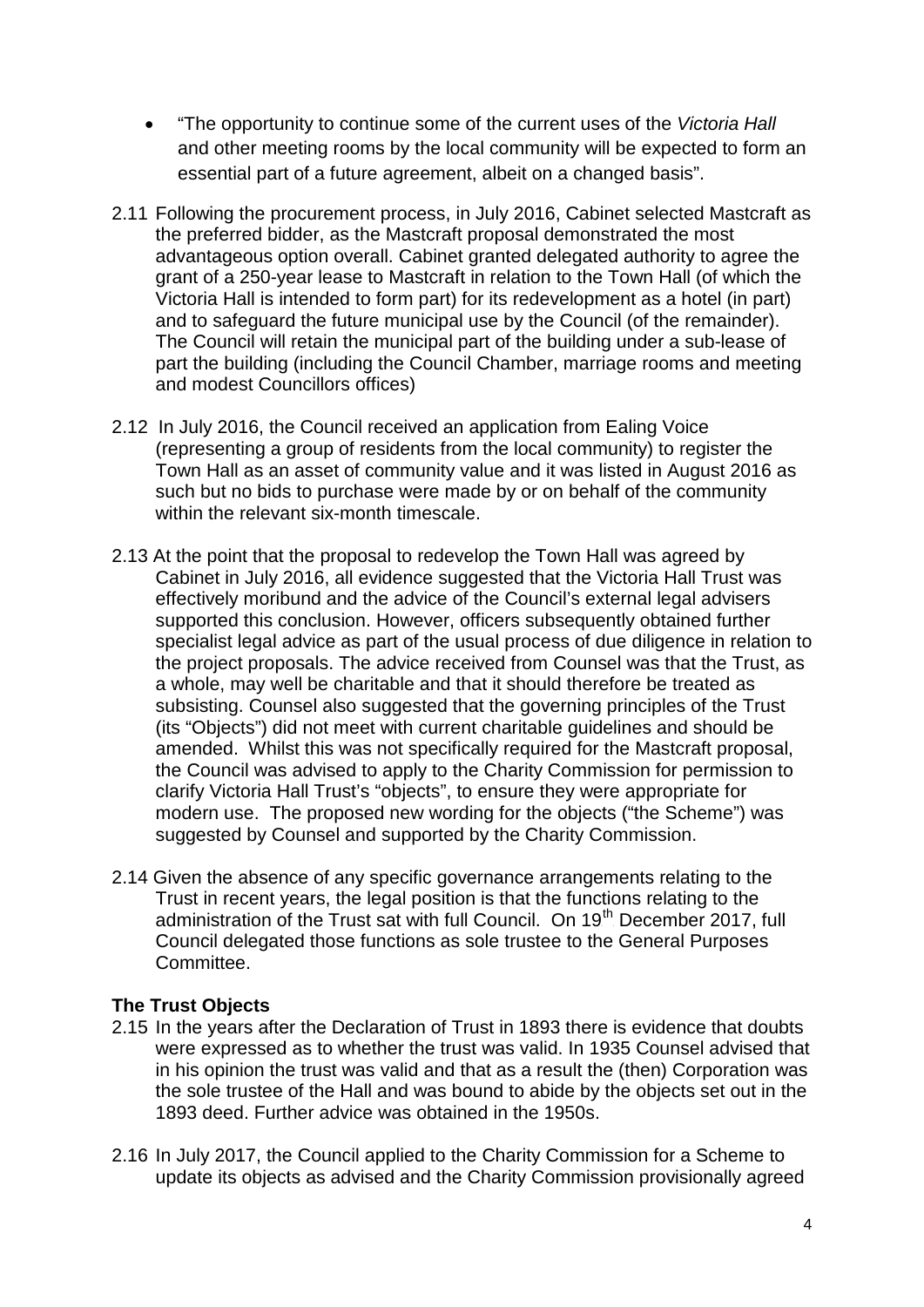wording for a new Scheme as being suitable to reflect the spirit of the original gift and the purposes for which the subscription funds were originally donated as well as being suitable and effective for the current social and economic circumstances. The proposed wording is as follows:

'For the public benefit the provision and maintenance of a hall for the use of the inhabitants of Ealing without distinction of political, religious or other opinions, including use for:

- (a) meetings, lectures and classes, and
- (b) other forms of recreation and leisure-time occupation, with the object of improving the conditions of life for the inhabitants.
- 2.17 The Charity Commission need to be satisfied that relevant stakeholders have been consulted and any necessary modifications made to the proposal as a result of the consultation before their approval can be granted. This consultation was undertaken between 3rd November 2017 and 9<sup>th</sup> February 2018.
- 2.18 The Charity Commission also noted that the Scheme would need to include a power to lease the trust property ('designated land') to Mastcraft. The Charity Commission confirmed that they also wish to be informed of any representations with regard to the proposed disposal (separate from the proposed consultation on the scheme itself). The original intention of officers was that any consultation with regard to the proposed disposal would be undertaken after the consultation on the Scheme. However, during the consultations on the Scheme the Council started to receive representations on the disposal of the land in any event; it was clear that the subject matter of the two consultations was very closely linked and respondees to both consultations might potentially wish their representations to be considered under both. It was decided to run the two consultations in parallel. The second consultation has therefore now also been undertaken and closed on 2<sup>nd</sup> March 2018.
- 2.19 Officers have now considered the representations received in both consultations and have attributed all representations received to the appropriate consultation. More than 275 representations have been received in all. Most representations are from individual residents of the borough but representations have also been received from community groups including Ealing Voice and residents' groups. There have been a number of consistent themes in terms of consultation responses as summarised below: -
	- Objections to disposal of Ealing Town Hall
	- Objections to changing the Trust Objects
	- Desire for local people to be able to join the Trust Board
	- Further clarity on consultation needed
	- Desire to extend the consultation deadline
	- Request for an ACV to be set up and the building run by a community group
	- Victoria Hall should be able to fund the operation of the Trust in future
	- Development value is high and the Council should pay the value to the **Trust**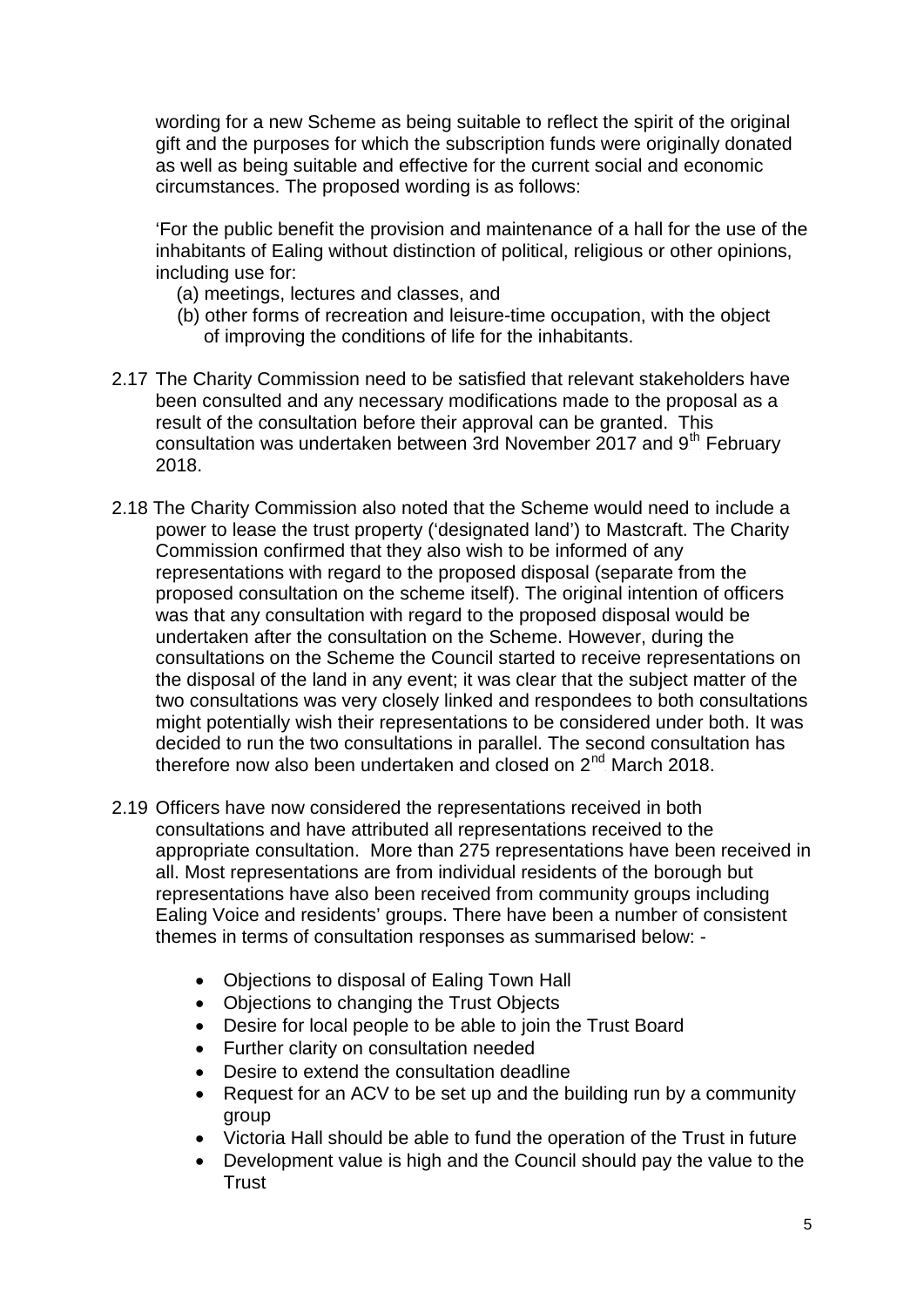- Comment that Council Trustees have been failing in their fiduciary duty
- Concern about loss of Community Space
- The Trust is not being adequately compensated under the arrangements to dispose to Mastcraft
- 2.20 The response of officers to the representations are set out below in Appendix 1 and the recommendations of officers is set out above. Members are however asked to consider the representations and the officers' responses to them before making a decision as to whether to approve the recommendations having regard to their fiduciary duty as trustee in the context as set out in paragraph 5 below.
- 2.21 Cabinet has delegated authority to the Director of Regeneration and Property with regard to finalisation of the legal agreements in the Council's capacity as landowner. Recommendation 1.4 seeks a delegation to Executive Director of Regeneration and Housing to finalise the legal agreements with Mastcraft consistent with the Council's role as trustee insofar as is necessary to protect the interests of the Trust. By identifying two different officers to hold the respective delegations this will provide a clear demarcation between respective responsibilities of the two officers in relation to the Council and trust.

## **3 Financial**

3.1 Since 1975, Victoria Hall has been treated as an integral part of the Ealing Town Hall facility and as such, has not been separately accounted in the Council's financial records with the exception on income. All costs, such as staffing and utilities were not disaggregated from the rest of the Ealing Town Hall complex. Consequently, it is not possible to produce a full set of accounts for Victoria Hall. However, from 2018/19 onwards, a complete set of accounts will be produced for the General Purposes Committee and the Charities Commission, and will be available for public inspection.

## **4 Legal**

- 4.1 In this context Committee members are making decisions as trustee of the Victoria Hall Trust/charity and are therefore bound by charity law to act in the best interests of the charity and its beneficiaries both generally and with regard to the specific decisions sought in this report. In making the decisions sought members should have due regard to relevant guidance and advice issued by the Charity Commission but not limited to, the Commission guidance on the roles and responsibilities of trustee (CC3), guidance on local authorities acting as trustees, guidance on changing the charity's objects, guidance on the disposal of charitable property (CC28) and guidance on identifying and managing conflicts of interest (CC29).
- 4.2 When considering their duties and the proposals which are put forward by the Council regarding Ealing Town Hall, the need to consider the following: -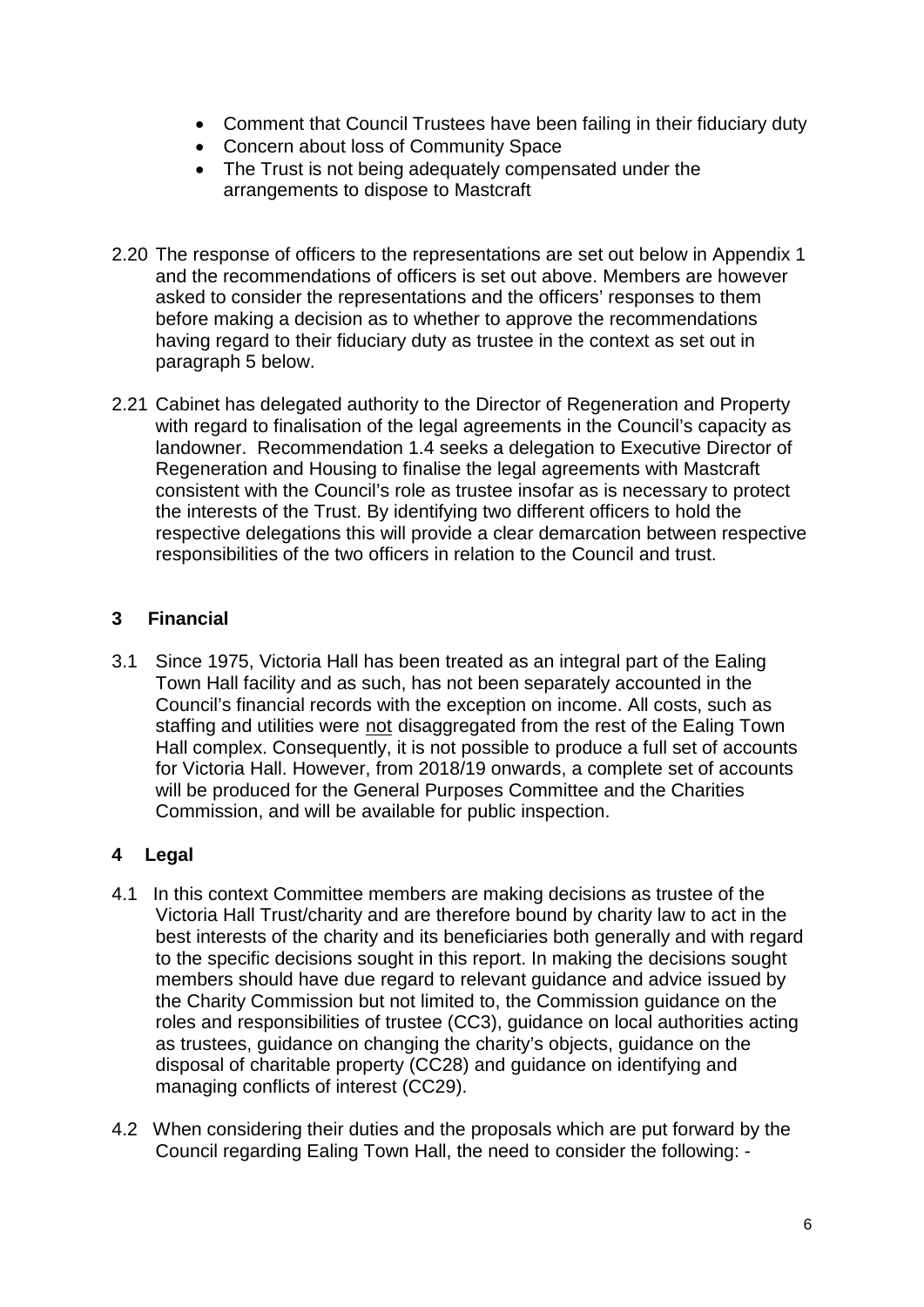#### **Duty to carry out its purpose for the public benefit**

- 4.3 The Council is aware that the current status quo regarding the maintenance of the charity's property by the Council using public funds cannot continue due to the financial restraints placed on the Council. The Council, as trustee of the charity, is legally required therefore to find an alternative solution in order to protect the assets of the charity and ensure that the public continue to benefit from the charity.
- 4.4 The Council's officers have sought and obtained advice from an experienced charity law barrister on the governing document(s) of the charity who confirmed that charitable objects of the charity were vague and imperfect. There was a risk that the objects may not give effect to the wishes and intentions of the original subscribers to the charity and the purpose for which the charity was established. The barrister advised that the Council apply to the Charity Commission for a Scheme to update the charitable objects of the charity to more accurately reflect the original purposes for which the charity was established. The Charity Commission has drafted a proposed Scheme to apply new charitable objects via cy pres and the Council is asked to consider these proposed objects to ensure that the charitable purpose of the charity is maintained. A 'cy pres' Scheme is one which is as near as possible to the original trustee's intentions when these cannot be precisely followed.
- 4.5 The Council has considered the proposed development of Ealing Town Hall of which the charity's property (Victoria Hall, Prince's Room and associated toilets) forms part. The Council, as trustee of the charity, must consider whether the charitable purposes for which the charity was established can be best achieved through the inclusion of the Victoria Hall and associated rooms in the development.
- 4.6 The Council's officers have sought reassurances from the development company (Mastcraft) that the charity's property will be retained by the charity and continue to be available to the beneficiaries of the charity on terms that are better than those offered to the general public. In this report officers are seeking a delegation to finalise the legal agreements with Mastcraft consistent with the Council's role as trustee insofar as is necessary to protect the interests of the Trust. In summary, the Council's officers will ensure that, the terms of the development regarding the charity's property are for the benefit of the beneficiaries of the charity obtaining the Charity Commission's consent.

#### **Comply with the charity's governing document and the law**

4.7 As stated above, the Council's officers sought legal advice on the governing document of the charity and its potentially imperfect charitable objects. Having taken advice, it is recommended that, in order to comply with its legal duties, the Council should apply for a cy pres Scheme from the Charity Commission to apply new charitable objects in line with the original purposes for which the charity was established.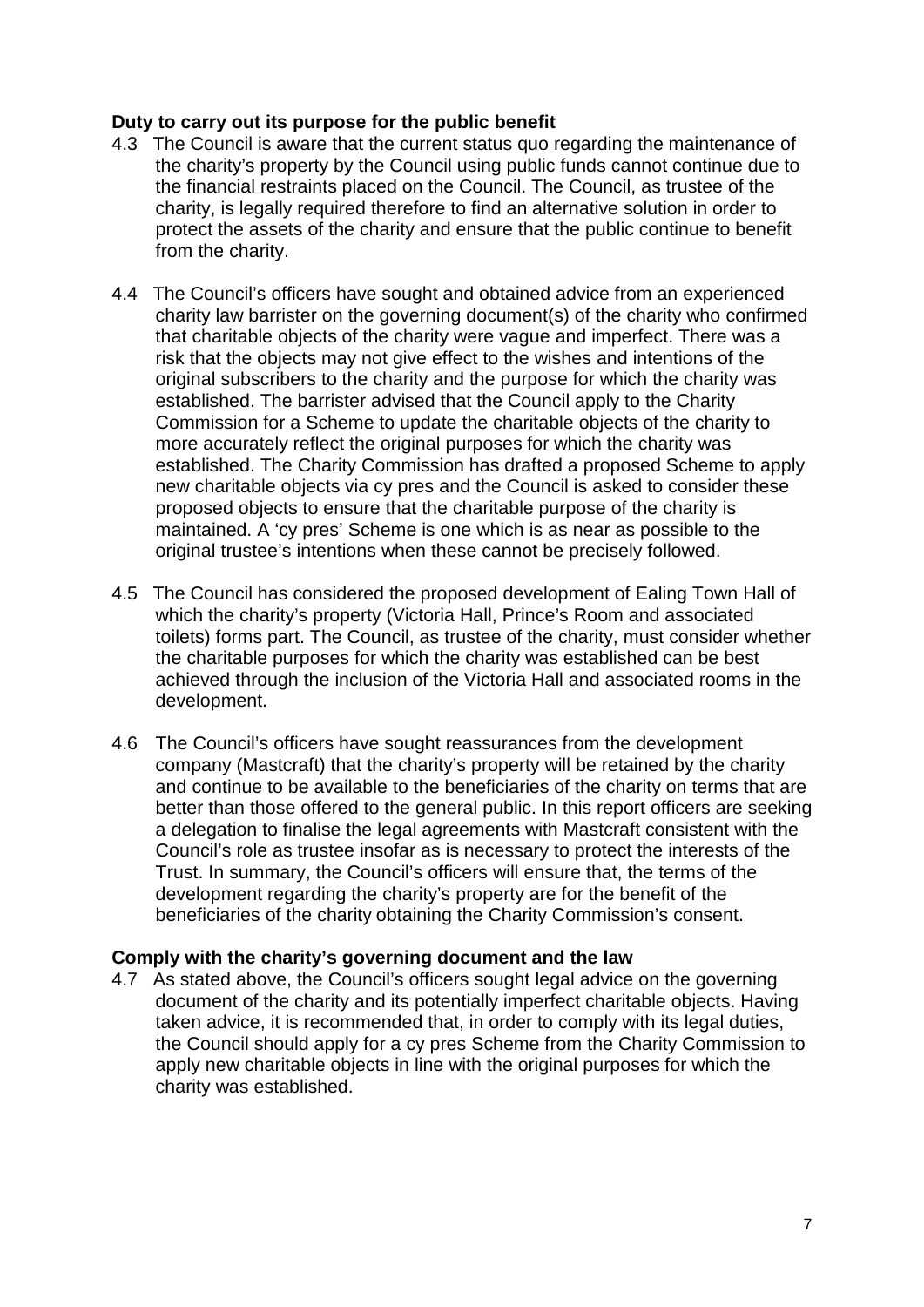#### **Manage your charity's resources responsibly**

4.8 The Council, as sole charity trustee, is required to manage the assets of the charity (the Victoria Hall, Prince's Room and associated toilets) in a reasonably prudent manner and to protect them for the benefit of the beneficiaries of the charity. The Council is aware that the current arrangement regarding the ongoing maintenance of the property subsidised by public funds cannot continue and that this leaves a short-fall in the income of the charity, which could lead to the property becoming dilapidated. The advice of officers is that the assets of the charity can be best protected through entering into a lease with Mastcraft through which the charity's assets are maintained and protected long-term whilst still being available to the beneficiaries of the charity to use in accordance with the charity's charitable objects.

### **Ensure the charity is accountable**

4.9 The Council is aware that minutes and accounts for the charity have not been prepared for some time and acknowledges its failings in this area. It is committed to clear and open accountability for the charity and will endeavour to ensure that in the future clear, publicly-available minutes are maintained of all trustee meetings and clear and understandable accounts are maintained. A further report will be brought back to the committee to address these historic failings and to get authority for the future financial management of the Trust

#### **Conflict of Interest**

- 4.10 There is a potential conflict of interest regarding the Council's dual role as a local authority and trustee of the charity. The Council has therefore sought, obtained and followed both independent legal advice and guidance from the Charity Commission throughout this process and will continue to do so.
- 4.11 Other legal implications are set out throughout this report.

#### **5. Value For Money**

5.1 The proposal to enter into an agreement for lease for the redevelopment of Ealing town Hall (including the Victoria Hall) as approved by Cabinet seeks to make best use of a Council/Trust asset as set out in the project brief whilst still in accordance with the Trust's proposed new objects. The Mastcraft proposal is the best put forward in the market whilst securing community use of the Hall as outlined above and in Appendix 1

#### **6. Sustainability Impact Appraisal**

6.1 There are no sustainability implications arising directly from this report

#### **7. Risk Management**

7.1 Implementation of the project will help create a more modern and sustainable structure. It will also create the better utilisation of a Council asset (the Town Hall) which is currently underutilised and in a poor state of repair with poor energy performance. It further continues the work of the Victoria Hall in accordance with its proposed new charitable objects. Building work will meet the current modern standards for refurbishment projects.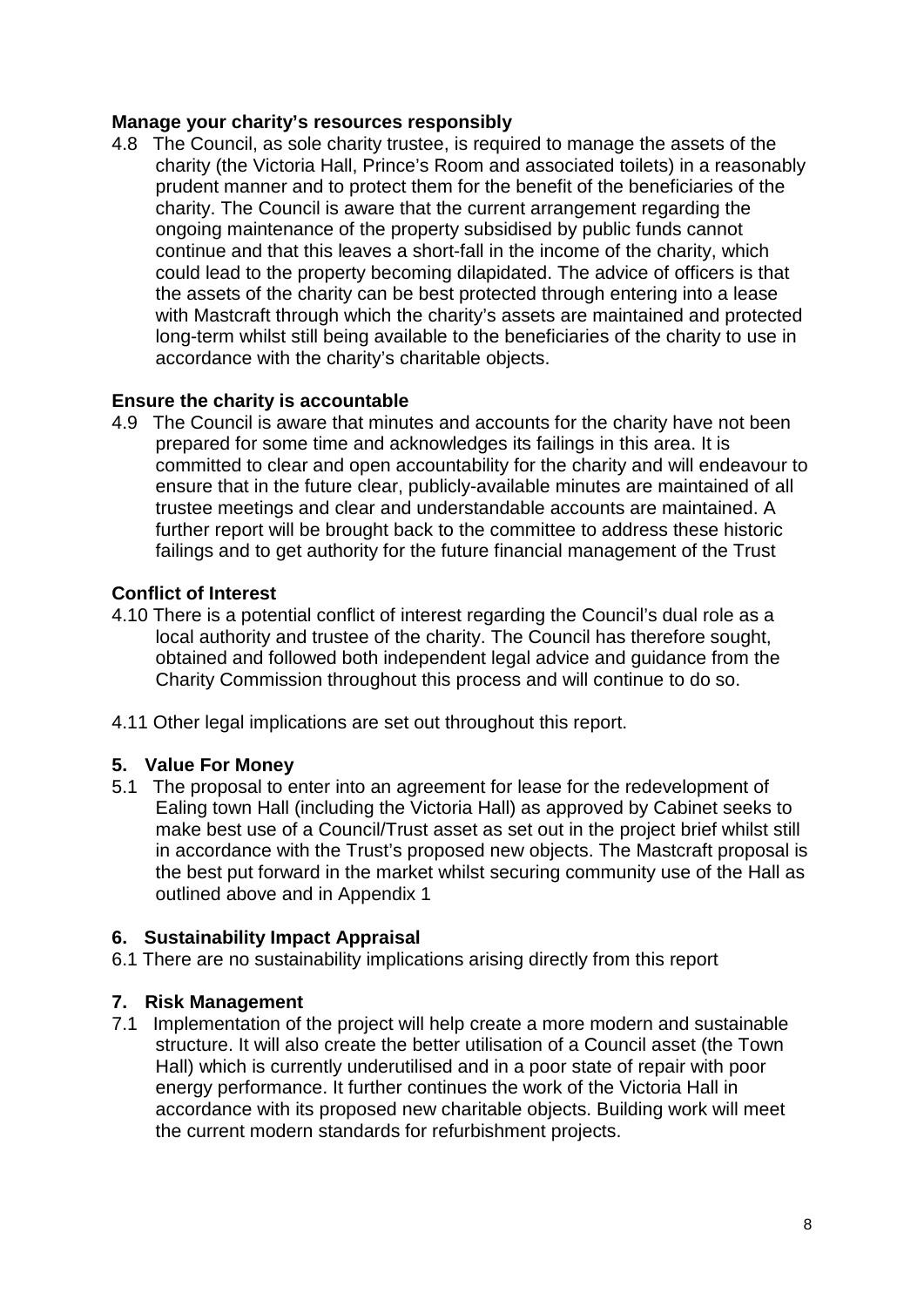## **8. Community Safety Implications**

8.1 The redevelopment will increase pedestrian flow and activate this part of the town, helping improve community safety.

## **9. Links to the 6 Priorities for the Borough**

9.1 There are no direct links to the Council's 6 Priorities arising from this report. However, the Town Hall Project links to the priorities as follows:

9.2 *The 6 Priorities set out in Ealing Council's Corporate Plan 2014-18:*

- **Cleaner -** the project facilitates the revitalisation of Ealing Town Centre and highways/public realm improvements in the area'
- **Healthier -** the hotel has a small fitness facility. The refurbished civic space will provide a healthier working environment.
- **Fairer -** the Council will work with the developer to promote employment for local people in the completed development.
- **Accessible -** Public areas of the hotel (e.g. Restaurant, meeting rooms, bars) will be available for use by the public and designed to improve disability access.
- **Prosperous** the development will provide a high-quality hotel which will attract further investment to Ealing, increasing prosperity.
- **Safer -** see section 8, Community Safety

### **10. Equalities, Human Rights and Community Cohesion**

- 10.1 No negative impacts are envisaged.
- 10.2 An Equality Impact Assessment has been undertaken in respect of the redevelopment of Ealing Town Hall as a whole. The Council will work with Groups which use the Town Hall to seek to provide suitable alternative accommodation during construction.

### **11. Staffing/Workforce and Accommodation implications:**

11.1 There are no direct staffing or accommodation implications arising from this report

#### **12. Property and Assets**

12.1This report relates to property held on trust by the Council as outlined above.

### **13. Consultation**

13.1 Two separate public consultations have bene undertaken as outlined above.

### **14. Timetable for Implementation**

#### **15. Appendices**

**15.1Appendix 1 –** Officer responses to consultation representations

### **16. Background Information**

Full Council report December 2017 [Cabinet report 21](http://ealing.cmis.uk.com/Ealing/Document.ashx?czJKcaeAi5tUFL1DTL2UE4zNRBcoShgo=srATATYBznvHMMzm1f%2bN0Y77YNxzplWaIKjovzcbhxEMJYKx25YZcA%3d%3d&rUzwRPf%2bZ3zd4E7Ikn8Lyw%3d%3d=pwRE6AGJFLDNlh225F5QMaQWCtPHwdhUfCZ%2fLUQzgA2uL5jNRG4jdQ%3d%3d&mCTIbCubSFfXsDGW9IXnlg%3d%3d=hFflUdN3100%3d&kCx1AnS9%2fpWZQ40DXFvdEw%3d%3d=hFflUdN3100%3d&uJovDxwdjMPoYv%2bAJvYtyA%3d%3d=ctNJFf55vVA%3d&FgPlIEJYlotS%2bYGoBi5olA%3d%3d=NHdURQburHA%3d&d9Qjj0ag1Pd993jsyOJqFvmyB7X0CSQK=ctNJFf55vVA%3d&WGewmoAfeNR9xqBux0r1Q8Za60lavYmz=ctNJFf55vVA%3d&WGewmoAfeNQ16B2MHuCpMRKZMwaG1PaO=ctNJFf55vVA%3d)<sup>st</sup> October 2014 [Cabinet report 12](http://ealing.cmis.uk.com/Ealing/Document.ashx?czJKcaeAi5tUFL1DTL2UE4zNRBcoShgo=OCxSuU7OsnEhoYUUliFYu9Y1k33wQT0%2fz5U8bSOMMpG9umIx53RrWw%3d%3d&rUzwRPf%2bZ3zd4E7Ikn8Lyw%3d%3d=pwRE6AGJFLDNlh225F5QMaQWCtPHwdhUfCZ%2fLUQzgA2uL5jNRG4jdQ%3d%3d&mCTIbCubSFfXsDGW9IXnlg%3d%3d=hFflUdN3100%3d&kCx1AnS9%2fpWZQ40DXFvdEw%3d%3d=hFflUdN3100%3d&uJovDxwdjMPoYv%2bAJvYtyA%3d%3d=ctNJFf55vVA%3d&FgPlIEJYlotS%2bYGoBi5olA%3d%3d=NHdURQburHA%3d&d9Qjj0ag1Pd993jsyOJqFvmyB7X0CSQK=ctNJFf55vVA%3d&WGewmoAfeNR9xqBux0r1Q8Za60lavYmz=ctNJFf55vVA%3d&WGewmoAfeNQ16B2MHuCpMRKZMwaG1PaO=ctNJFf55vVA%3d)<sup>th</sup> July 2016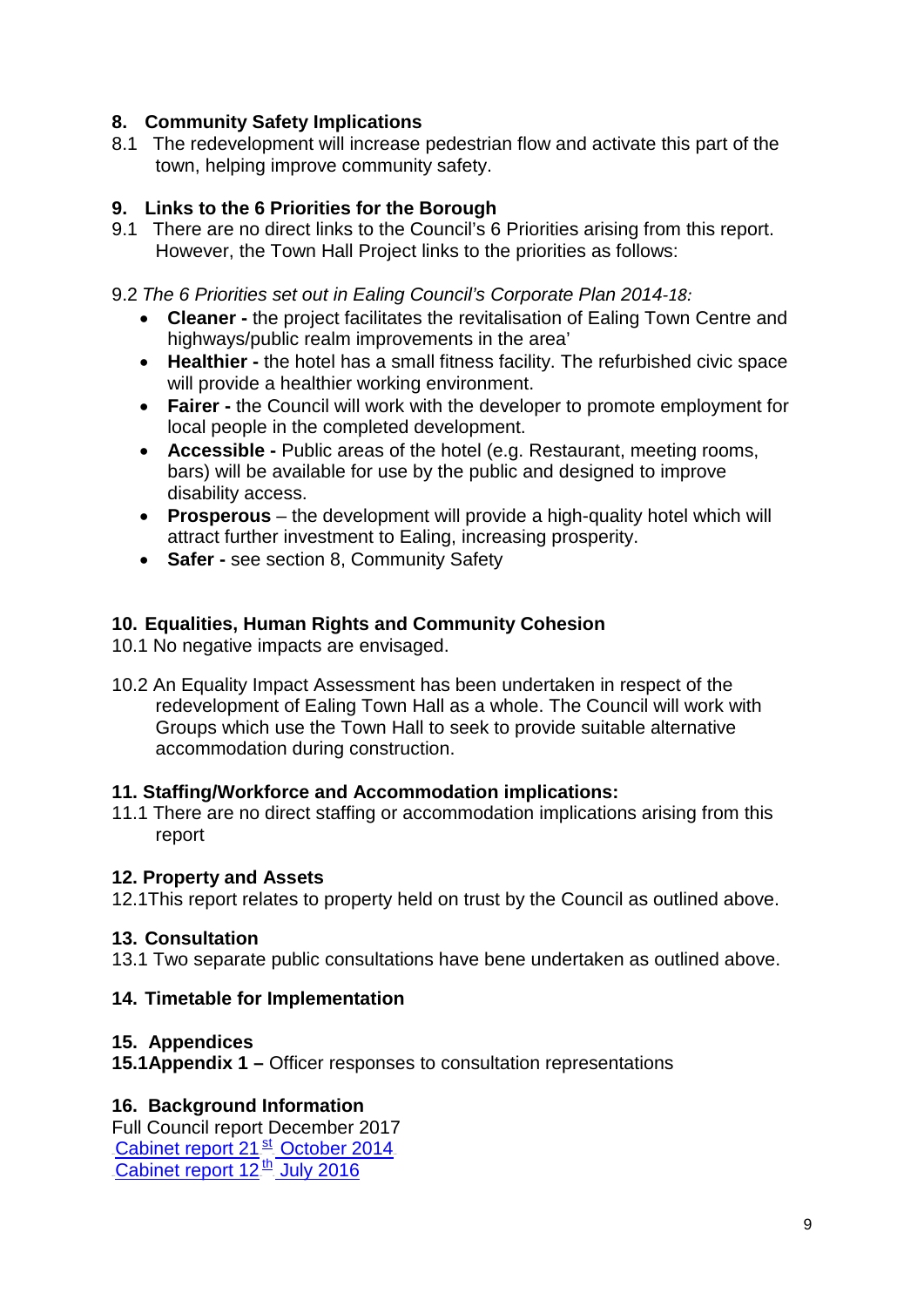## **Charity Commission Guidance**

[https://www.gov.uk/government/organisations/charity-commission/about/publication](https://www.gov.uk/government/organisations/charity-commission/about/publication-scheme)**[scheme](https://www.gov.uk/government/organisations/charity-commission/about/publication-scheme)** 

# **Report Consultation**

| Name of<br>consultee                  | <b>Post held</b>                                            | <b>Date</b><br>sent to<br>consultee | <b>Date</b><br>response<br>received | <b>Comments</b><br>appear in<br>paragraph: |
|---------------------------------------|-------------------------------------------------------------|-------------------------------------|-------------------------------------|--------------------------------------------|
| <b>Internal</b>                       |                                                             |                                     |                                     |                                            |
|                                       |                                                             |                                     |                                     |                                            |
| Lucy Taylor                           | Acting Executive Director of<br>Regeneration and<br>Housing |                                     |                                     |                                            |
| <b>John Prince</b>                    | Interim Business Partner<br>for Regen & Housing             | 05/03/2018                          | 07/03/2018                          |                                            |
|                                       |                                                             |                                     |                                     |                                            |
|                                       |                                                             |                                     |                                     |                                            |
| <b>External</b>                       |                                                             |                                     |                                     |                                            |
| As set out above<br>and In Appendix 1 |                                                             |                                     |                                     |                                            |
|                                       |                                                             |                                     |                                     |                                            |

## **Report History**

| <b>Decision type:</b> | <b>Urgency item?</b>                   |
|-----------------------|----------------------------------------|
| N/A                   | No                                     |
|                       |                                        |
|                       |                                        |
|                       |                                        |
|                       |                                        |
| Report no.:           | Report author and contact for queries: |
|                       | David Moore and Jackie Adams ext:8908  |
|                       |                                        |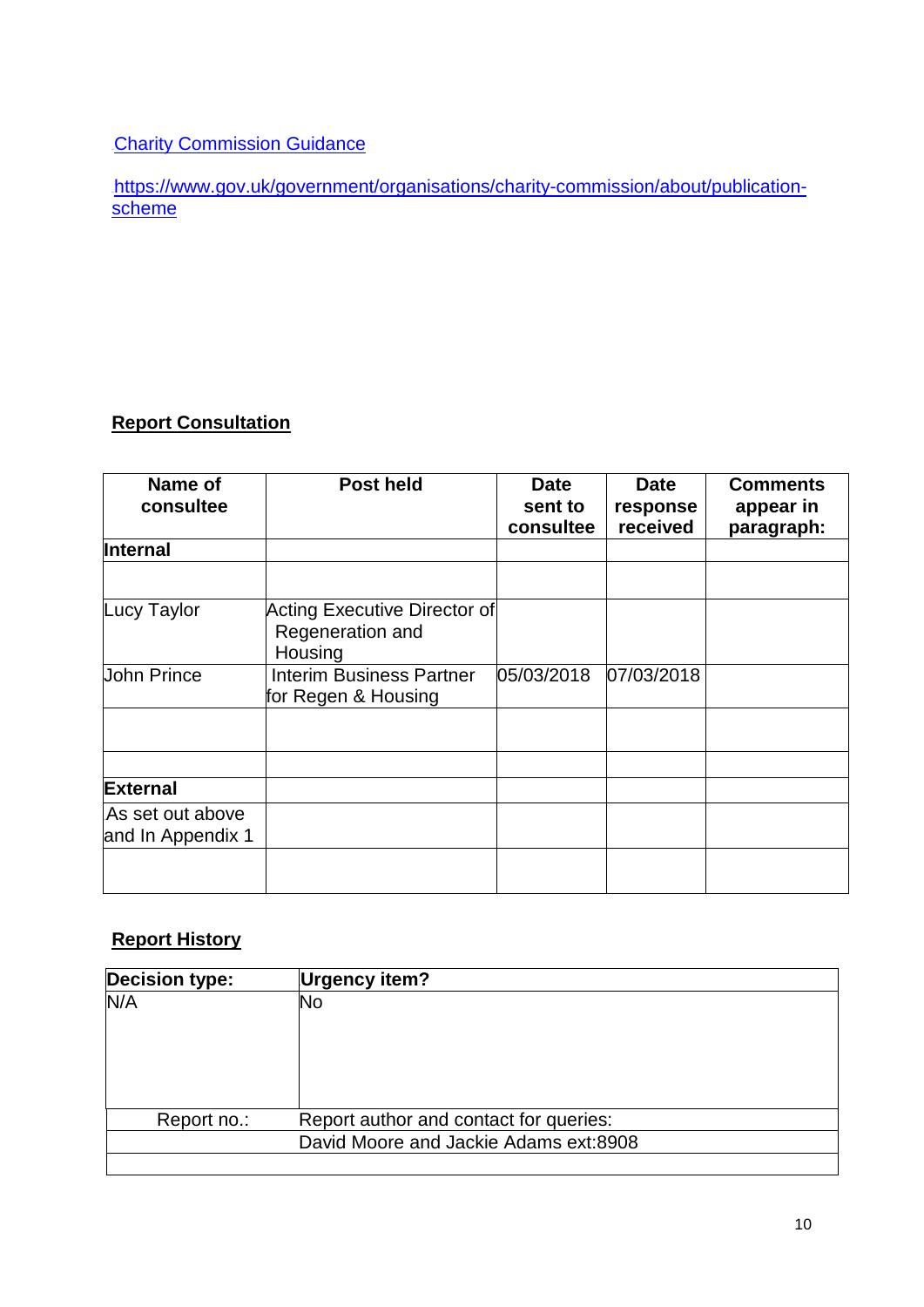## **APPENDIX 1**

## **Officer Responses to Consultation representations**

## **1. Objections to disposal of Ealing Town Hall**

In October 2014, Cabinet agreed to refurbish and redevelop part of Ealing Town Hall. In 2016, Mastcraft was appointed as preferred developer for the work. The contract is still under negotiation, but the Council will retain the freehold for Ealing Town Hall.

In the marketing brief for the procurement process and the current negotiations on the legal documents, the Council is seeking to ensure the protection and continued use of the Town Hall (including Victoria Hall) by the public, including reference to rates which should remain "affordable" even beyond the 10-year period of the lease agreement.

The consent of the Charity Commission will be sought for the disposal of the part of the Town hall that sits within the Trust.

## **2. Objections to changing the Trust Objects**

The Council is the sole trustee of the Victoria Hall Trust, and the last know decisions relating to the Trust Board were in 1975, although research is continuing. The objects of the Trust have long been recognised as being unsuited for purpose, and this was confirmed following specialist advice from external legal advisers and Counsel as outlined above. The proposed changes are those advised and have the support of the Charity Commission so far and are subject to their consent being obtained.

### **3. Desire for local people to be able to join the Trust Board**

In December 2017, Ealing Voice wrote to the Council asking to be allowed to become members of the Trust. On 3<sup>rd</sup> Jan 2018, the Council's Director of Legal and Democratic Services confirmed that Board Members would be "successor Members of the said Local Board" (i.e. Ealing Councillors) and that Ealing Voice would not qualify for membership under this definition.

### **4. Further clarity on consultation needed**

The original consultation was for the specific purpose of changing the objects of the Trust and needed specific technical wording (as advised by external advisers). That consultation was not about the wider redevelopment and refurbishment of Ealing Town Hall. For the reasons set out above a further, second consultation regarding the disposal has now also been undertaken.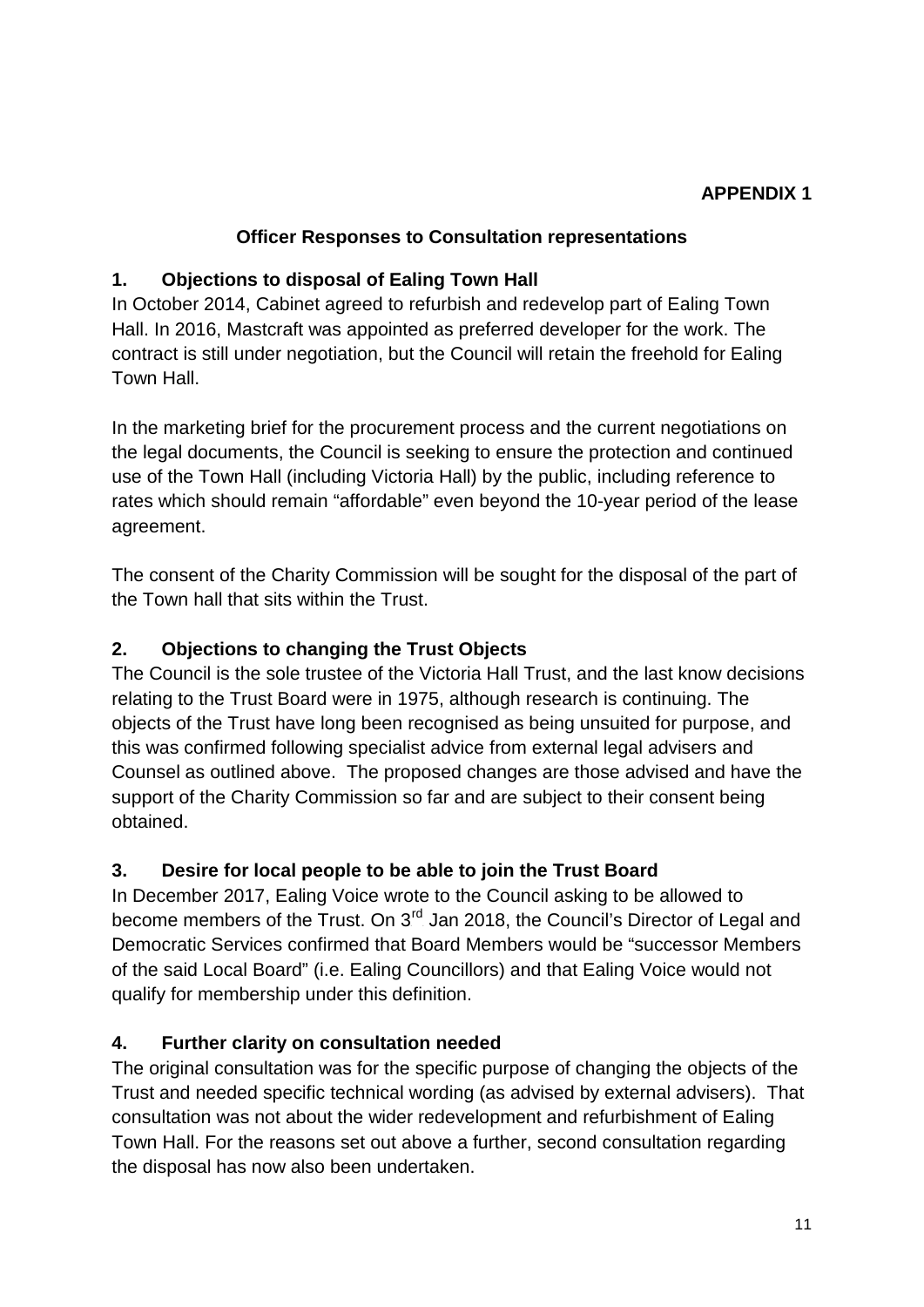# **5. Desire to extend the consultation deadline**

A further extension to the first consultation timetable was agreed to  $9<sup>th</sup>$  February 2018. The second consultation ended on  $2<sup>nd</sup>$  March. The time allowed for consultation responses is considered to be reasonable.

## **6. Request for an ACV to be set up and the building run by a community group**

In 2016, Ealing Voice requested that the Council registered Ealing Town Hall as an Asset of Community Value (ACV), which was agreed. Following the Council's decision, Ealing Voice and other members of the local community had a period of six months to put in a bid to take over and manage the building. No bids from the local community were received.

## **7. Victoria Hall should be able to fund the operation of the Trust in future**

Ealing Town Hall is an iconic building, but is also very expensive to maintain and operate. The costs set out below include the costs of repair and maintenance but exclude major capital works.

Figures from the Council's audited accounts confirm that Ealing Town Hall has operated at an average loss of an average of £0.414m over the last five years per year (2012/13 – 2016/17), and the forecast for the current year shows a similar trend, with a loss over the first three quarters of this financial year of £0.352m

| Five Year Average Income & Expenditure         |       |         |
|------------------------------------------------|-------|---------|
| 2012/13 - 2016/17                              | £m    | £m      |
| Victoria Hall External income                  | 0.189 |         |
| Victoria Hall Internal income                  | 0.021 |         |
| Princes Hall External income                   | 0.037 |         |
| Princes Hall Internal income                   | 0.010 |         |
| Total Income for Victoria Hall & Princes Rooms |       | 0.257   |
| Ealing Town Hall External Total                | 0.213 |         |
| Ealing Town Hall Internal Total                | 0.118 |         |
| <b>Total Income for Ealing Town Hall</b>       |       | 0.331   |
| <b>Total Income</b>                            |       | 0.588   |
| Less:                                          |       |         |
| <b>Staffing Cost</b>                           | 0.336 |         |
| <b>Operational Costs</b>                       | 0.666 |         |
| <b>Total Costs</b>                             |       | 1.002   |
|                                                |       |         |
| Balance - Surplus / (Loss)                     |       | (0.414) |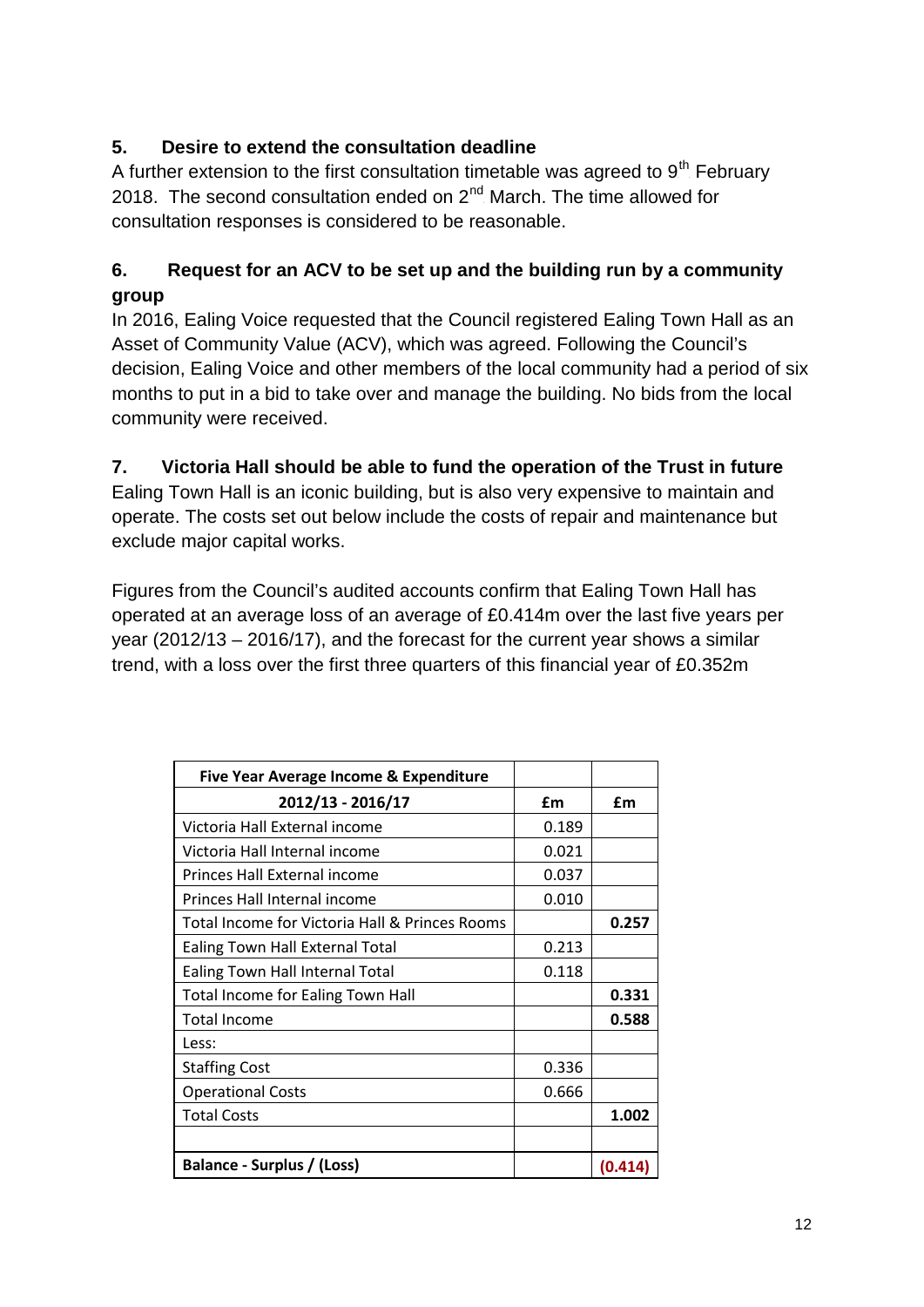The five-year average income for Victoria Hall & Princes Rooms is £0.257m, which represents c44% of the overall average income of £0.588m for the Ealing Town Hall complex.

As it is not possible to accurately and reliably allocate staffing and running costs directly, an alternative means to apportion cost is to allocate using on square footage. Victoria Hall and the Princes Rooms cover approximately 20% of the total space in the Town Hall, which would lead to charges of c£0.200m from the total running costs of £1.002m. On this basis, the hall and rooms have notional surplus of £0.057m.

Whilst this surplus looks substantial there are a number of factors that need to be considered:

- The apportionment does not provide a detailed, accurate reflection of the true costs of running the halls as a separate operation;
- The hall and the rooms benefit from economies of scale via the Council with regard to administration, staffing, insurance, running costs and wider support i.e. Legal, Finance, Facilities Management;
- The cost of capital works has not been taken into account. The cost of servicing interest charges arising from funding the cost of major capital works the halls require – if they require a £1m of major works, a loan with interest at 5% would lead to £0.050m of interest charges per annum, excluding the repayment of the principle sum.
- If bank finance is not available, securing funding for capital works via donations and grants is usually lengthy and uncertain process.
- Apart from major capital works, there is also the need to set aside provisions for planned maintenance, probably on a 3 to 5-year cycle.

In summary, the Town Hall as a whole is running at a substantial loss before the substantial capital investment required is taken into account. As an independent operation, the viability of Victoria Hall and Princes Rooms is not assured when other costs are taken into account.

### **8.Development value is high and the Council should pay the value to the Trust**

Some Community Groups have estimated the development value of Victoria Halls as being "in the millions". However, the real development value is not high as the building is a Listed Building, so it is very difficult to demolish (so a high development value could not be realised in reality). It is an historic building with high repair costs and difficult to develop sympathetically (to the standards required by Historic England).